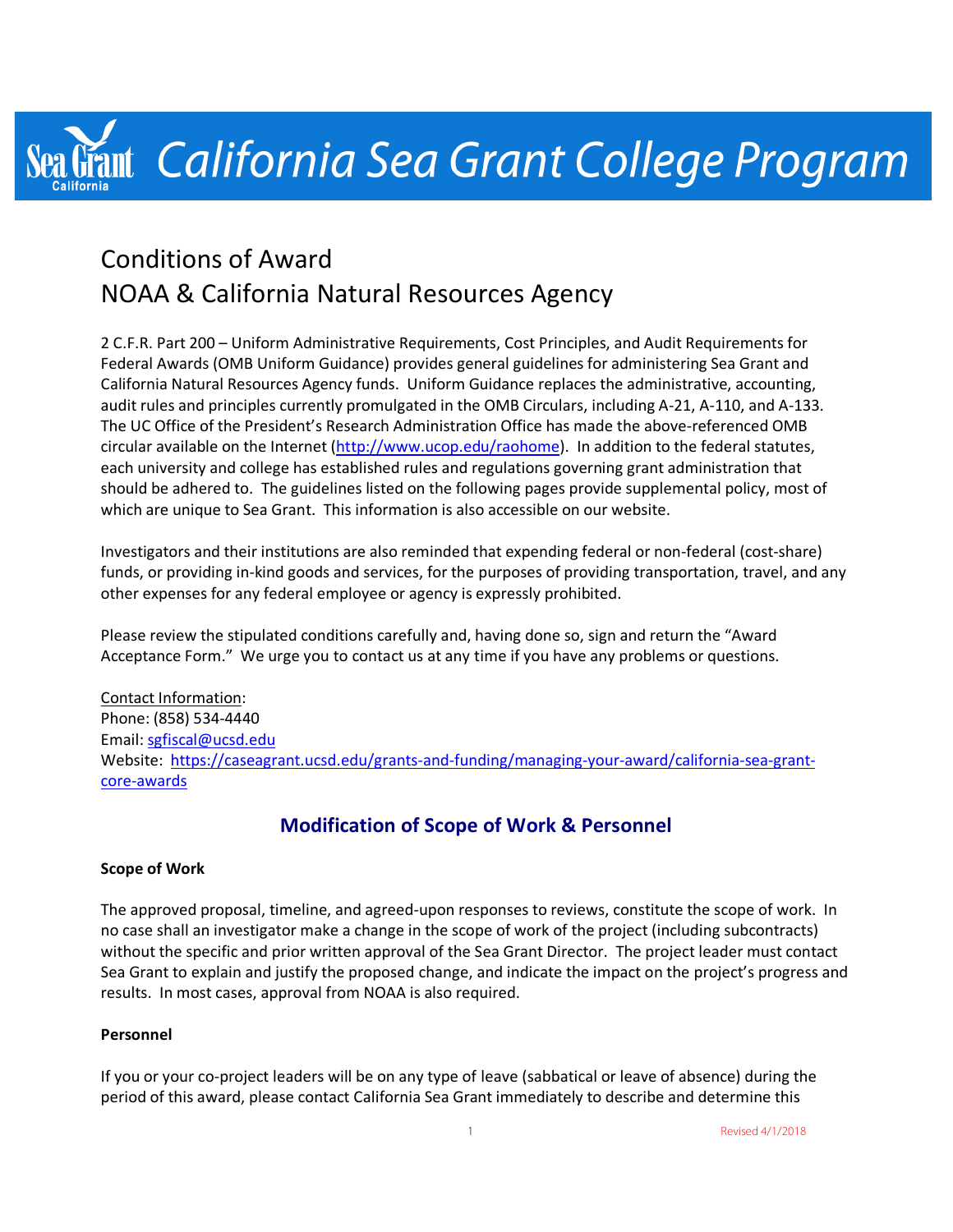action's impact on the research project. It may be necessary to obtain approval from the National Sea Grant College Program office for the appointment of an interim project leader. Changes in senior personnel, in their grantee organization, or in their percentage of time, require prior approval of the Sea Grant Director. Your request should address any changes in scope. If another project leader is being added, include their biographical sketch and a description of the work they will be performing.

## **Financial Guidelines**

#### **Federal Budget**

Your main research award will not include Sea Grant trainee stipend and tuition funds. California Sea Grant will separately award them. Traineeship funds and research project funds must not be co-mingled and must be accounted for separately. If your project includes a trainee, please fill out a California Sea Grant Graduate Traineeship Appointment Form for each appointee, provide a copy of the Sea Grant Research Trainee Guidelines for their review, obtain the required signatures, and return the form to California Sea Grant for approval. This form, as well as our Trainee Guidelines, is available on our web site.

#### **Matching Funds/Cost Share**

A report of grantee cost sharing must be submitted within 45 days of the end of each year's award. Please refer to the Proposed Sources of Matching Funds in your proposal and the 2 CFR Part 200.306 for matching funds criteria.

The agency expects the non-federal share to be expended at the same general rate as the federal funds. Therefore, the principal investigator's institution is responsible for keeping an accounting of matching information throughout the year, with the full amount being documented and reported to the California Sea Grant office within 45 days of the end of each year's award. The principal investigator's institution will be the office of record for the cost share and therefore must keep the back-up documentation in their files. The cost share amount reported to California Sea Grant is then reported to the agency. In addition to submitting the cost share report to Sea Grant, the principal investigator should also report their cost share amount as indicated by their institution's policy. Note, time extensions granted do not change the due date of cost share reports.

**SPECIAL NOTE: Cost share documentation must be up-to-date before any other grant actions requested on the project will be considered. This condition also extends to requests related to other proposals or activities by the project's leaders. If the amount of cost-share proposed in the project's budget is not met, a proportional and retroactive reduction in the federal share of an award may be necessary.**

#### **How to Invoice for Reimbursement**

To be in compliance, all campuses must submit invoices at least quarterly. Additionally, within 30 days of receipt of the award, campuses must provide California Sea Grant with ledgers or other such documents, which show award set-up. If an invoice is received in the Sea Grant Office showing that federal, state, and traineeship funds have been co-mingled, the invoice will be returned for revision before payment can be approved.

Invoices must be accompanied by the following supporting documentation: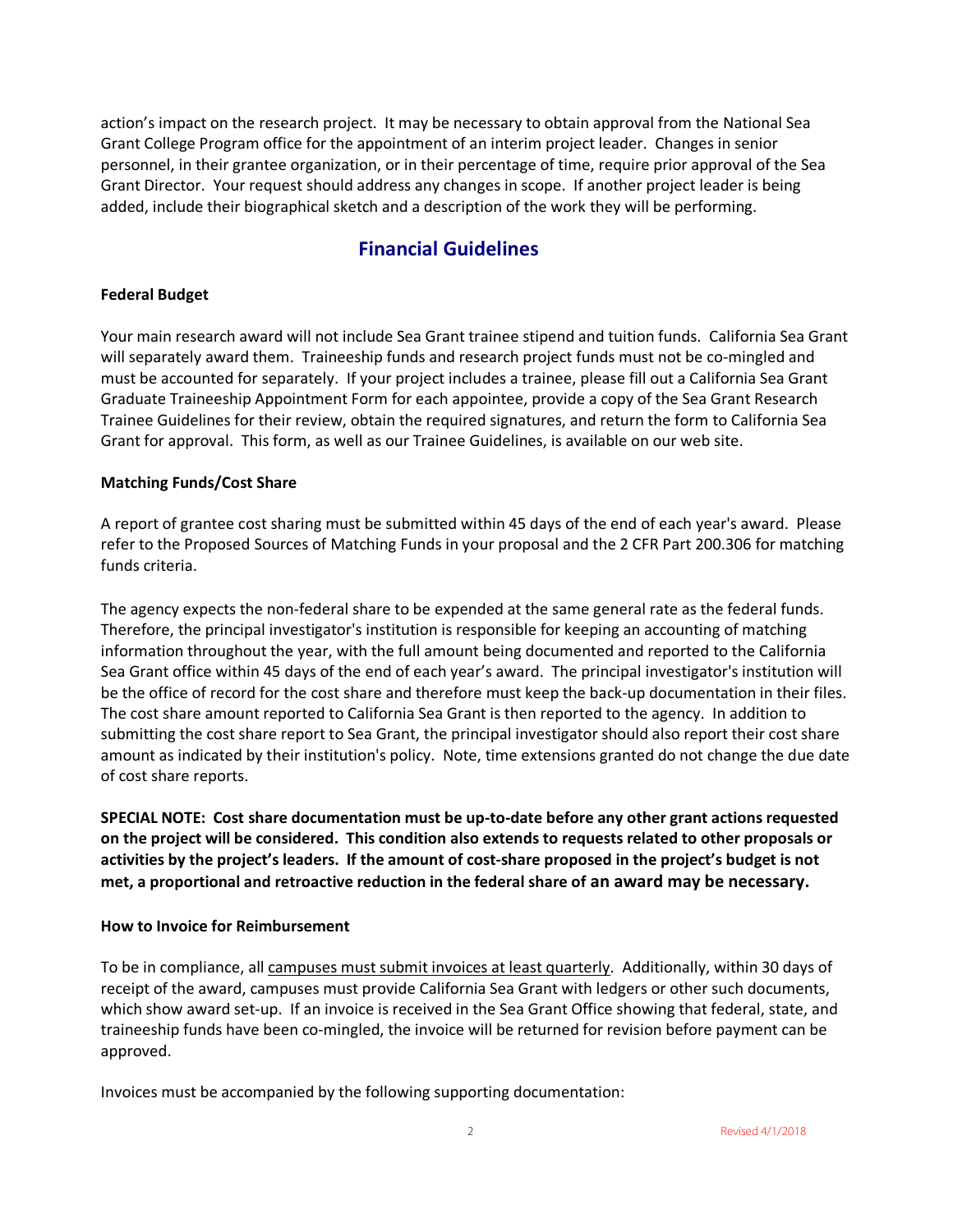1. A ledger detailing all expenditures incurred by the research project for the period during which work was performed and the project lead is now seeking reimbursement. This should be compiled in coordination with your campus and/or organization's grants administrator, and identify salaries and benefits, supplies, domestic and foreign travel, and any other costs associated with the project.

2. Travel Expense Claim forms for travel expenses incurred by the research project. Travel and related expenses will be reimbursed in accordance with University of California regulations (published at http://policy.ucop.edu/doc/3420365/BFB-G-28); reimbursement shall not exceed University of Californiaapproved travel rates that are in effect at the time that the expense is incurred. Original receipts for travel expenses may be requested.

The final invoice needs to be marked "Final" and is due within 45 days following the termination of the project and/or of the omnibus grant. Any invoices received after the 45-day period will not be paid, unless the campus receives an approval from California Sea Grant for a short extension. It is the responsibility of the campus to contact California Sea Grant within the 45-day period, if there is a foreseeable delay in submitting the final invoice.

Invoices must be submitted directly to California Sea Grant.

La Jolla, CA 92093-0232 **Example 20 Figure 12 and 4** projects office for guidance) Email: sgfiscal@ucsd.edu

California Sea Grant College Program For University of California campuses: University of California, San Diego Please submit all invoices and ledgers 9500 Gilman Drive Dept. 0232 through SPARCM – (refer to your sponsored

Attn: Fund Manager

#### **Financial Reporting Requirements**

Financial reports (including federal and state final expense reports, equipment inventory, and annual cost share report) are required at the end of each grant year. If subsequent project years are funded under the same award number, then the funding can be added to the first year's account. In this case, the annual federal financial report is not required. Instead submit this report at the termination of the project. The project leader or administrative contact should submit the annual reports of expense through their institution's grants management or extramural funds office. That office should then submit these reports to: California Sea Grant College Program, University of California, San Diego, 9500 Gilman Drive Dept. 0232, La Jolla, California 92093-0232, or email to: sgfiscal@ucsd.edu. These forms are available on our website.

- Annual Cost Share Report (federal only) is due within 45 days following the end of each award year. Time extensions do not change the due date of the cost share reports. Additionally, all cost share must be from a non-federal source. In reporting equipment cost share, the principal investigator must claim the fair market value or depreciated value of the equipment. See Matching Funds/Cost Share section above.
- Final Expense Report Research: This report is due within 45 days following the termination date of the project and/or the omnibus grant. The principal investigator or administrative contact should submit the report through their institutions grants management or extramural funds office.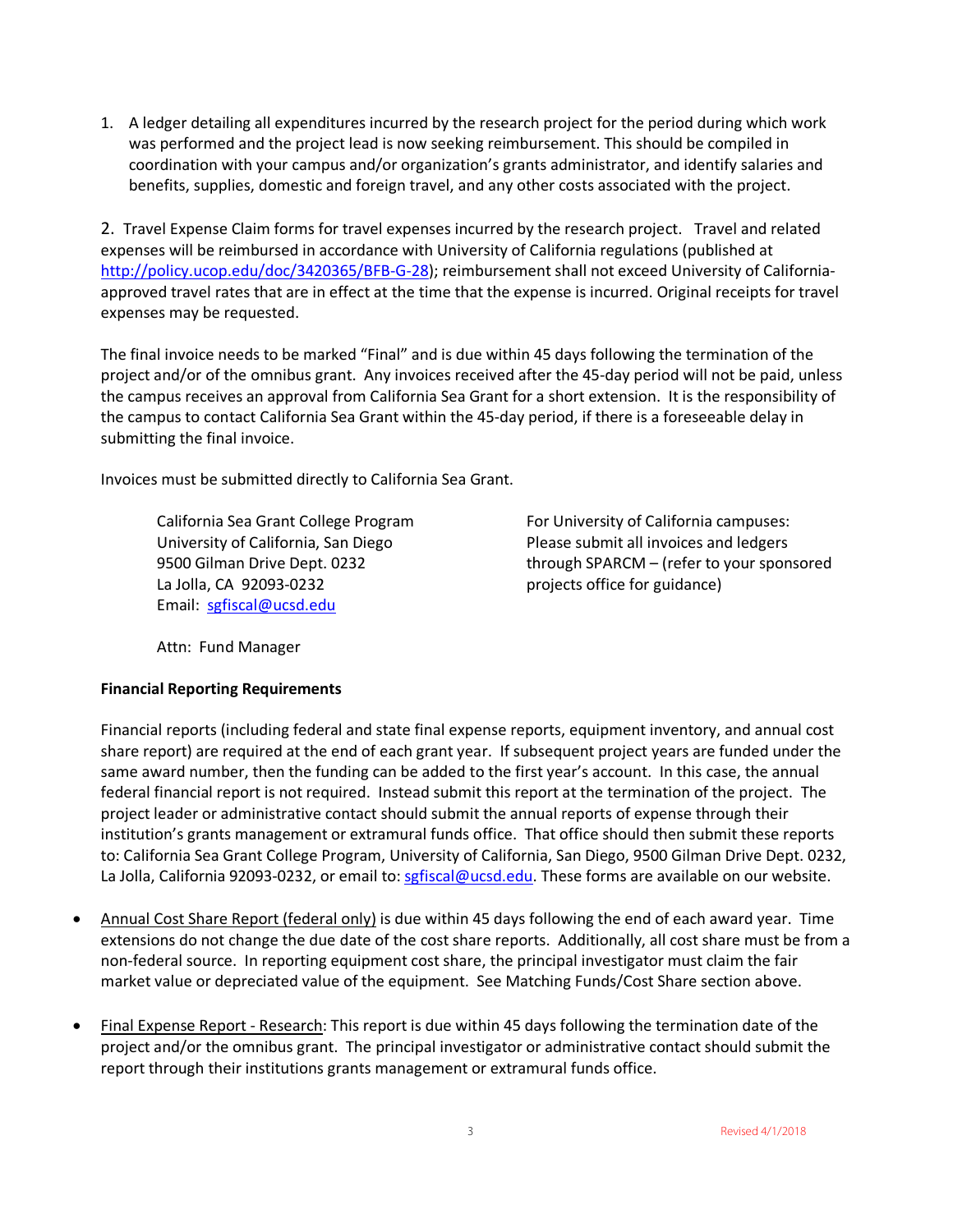- Final Expense Report Traineeship: This report is due within 45 days following the end of each award year. This report is only required if the award has a traineeship. The principal investigator or administrative contact should submit the report through their institutions grants management or extramural funds office.
- Equipment Inventory Report: If the principal investigator has purchased equipment with Sea Grant funds, the California Sea Grant office requires that an Equipment Inventory Report be submitted within 45 days following the end of each award year.

#### *SPECIAL NOTE: California Sea Grant reserves the right to withhold project funds if appropriate documentation or required reports are not provided by program deadlines.*

#### **Special Conditions & Comments**

- Alterations and Renovations: Sea Grant funds cannot be used for this purpose.
- Books: Reference books purchased on Sea Grant funds must be specifically related to the Sea Grant project and must be purchased within a reasonable time prior to the termination date.
- Consultants: Project leaders and other Sea Grant participants cannot receive payment for consultation on Sea Grant projects. Prior approval is required to hire consultants; if consultation costs were not included in the originally approved budget, a letter justifying the request must be sent to the Sea Grant Director for approval.
- Equipment (Permanent and General Purpose): Prior approval is required to purchase any single unit or item of permanent equipment that was not included in the approved budget. If the unit cost is in excess of \$5,000, the Sea Grant office will need to obtain prior approval for the purchase from NOAA. Equipment is defined by the UC Office of the President as articles of non-expendable tangible personal property having a useful life of more than one year and an acquisition cost of \$5,000 or more per unit. Changes in the originally approved budget items require prior approval by the Sea Grant Director.

General-purpose equipment requires specific prior approval regardless of the purchase amount (the same rule applies to costs for rental or repair of general-purpose items). General-purpose equipment includes any item that is usable for activities of the institution other than research (e.g., office equipment and furnishings, air conditioners, reproduction or printing equipment, motor vehicles, computer equipment or accessories, refrigerators, or freezers).

- Mail: Under the MTDC computation of overhead this is unallowable unless specifically requested in the budget justification.
- Meeting and/or meal costs; Catering services: Unallowable unless specifically requested in budget justification.
- Membership Dues/Subscriptions: Costs of the non-Federal entity's membership and subscriptions in business, technical, and professional organizations are allowable. Costs of memberships to any civic or community organization must have prior approval from the Federal awarding agency. Costs of membership in any country club or social or dining club or organization are unallowable. Reimbursement for membership dues/subscriptions will only be made if specifically requested in the budget justification.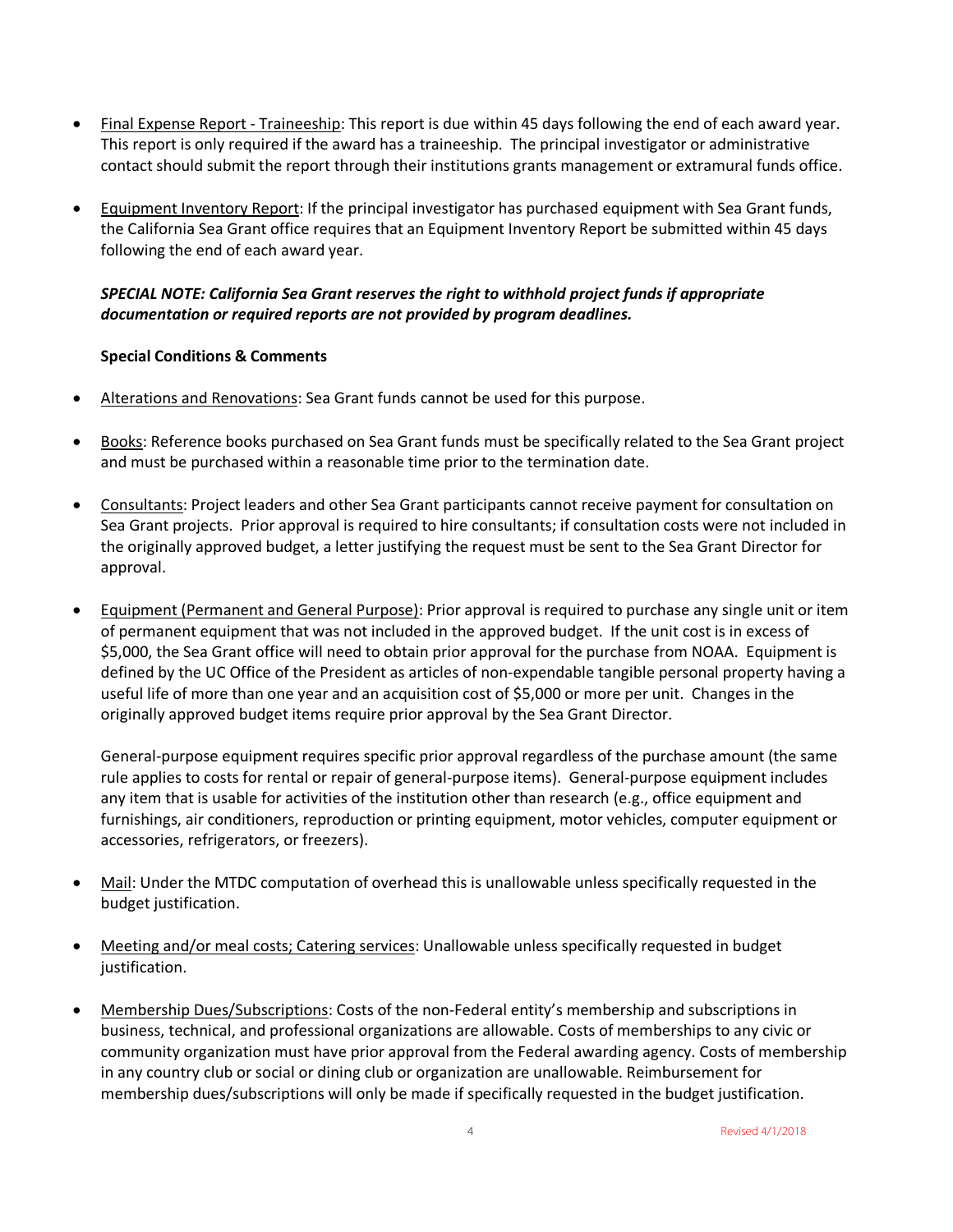- Office and administrative supplies: Under the MTDC computation of overhead this is unallowable unless specifically requested in the budget justification.
- Rental of Space: Sea Grant funds cannot be used for this purpose.
- Travel: Reimbursement for travel expenses shall not exceed the University of California approved travel rates. These travel rates are published at: http://policy.ucop.edu/doc/3420365/BFB-G-28.

If a *foreign* trip is not itemized (location, date of trip, estimated cost broken down by airfare, per diem) in the originally approved budget, the Sea Grant Director requires a written request with justification at least 60 days PRIOR to the trip in order to notify the National Sea Grant office. This justification should include items (a) through (d) below.

Foreign Travel Checklist: All travel must be in compliance with the Fly America Act (contact your campus Contract and Grant or Foundation office if you need further information). Domestic travel includes travel to all U.S. possessions or trusts, such as Puerto Rico, the Virgin Islands, the Trust Territories, Guam, and Samoa. If a foreign trip is not itemized in the originally approved budget, the Sea Grant Director requires a written request with justification. Sixty (60) days PRIOR approval is required. Requests for prior approval of this nature should include the following:

- a. Traveler's name;
- b. Dates of travel;
- c. Origin and destination of the travel;
- d. Detailed itinerary of the travel, name of the air carrier, and flight number for each leg of the trip; and Completed Fly America Act Waiver Checklist (see website) if a foreign carrier is used on any portion of a trip even when no U.S. carriers are available.

## **Change Requests: No-Cost Extensions & Rebudgets**

#### **No-Cost Extensions**

Investigators are expected to adhere to the project's approved timeline and to complete the project by the award's end date. In the event circumstances prevent this, an email request originating from the lead investigator with carbon copies to all necessary parties must be submitted at least one month prior to the end of the project's expiration date. Please send your request accompanied by a progress report to sgfiscal@ucsd.edu, address the email to the California Sea Grant Director, and include the following in your message:

- 1. The relevant grant number;
- 2. The Sea Grant project number;
- 3. Your campus account and fund numbers and/or sub-award number;
- 4. The current project end date and new requested end date;
- 5. A justification for the need for additional time: describe how and why progress has been delayed, which objectives have not yet been completed and a new timeline for their activities;
- 6. Indicate expected fund balance for each expense category, the reason for the balance, and an explanation of how the funds will be used (provide dollar amounts).
- 7. If applicable, justification for the extension of the traineeship; and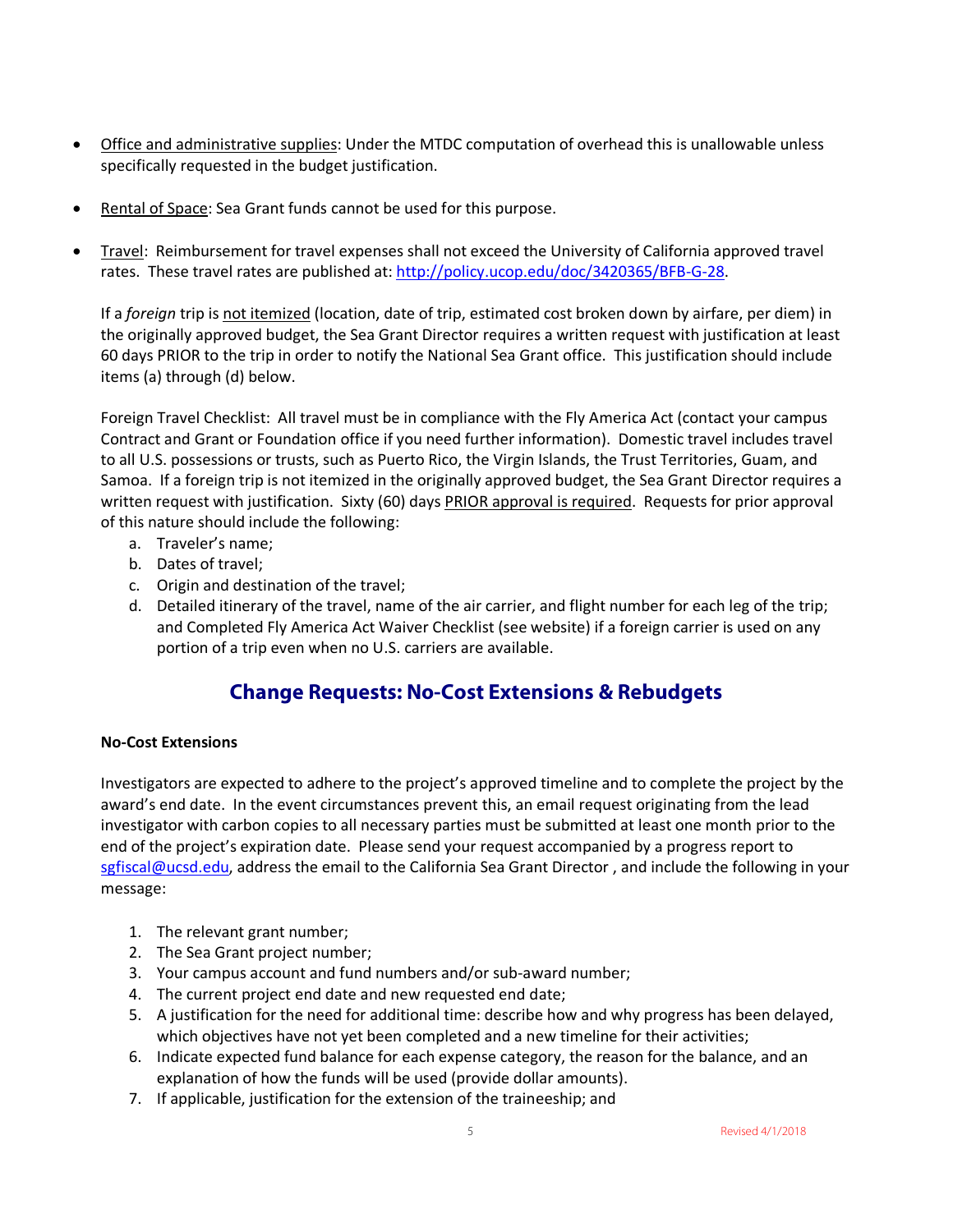In order for a request to be reviewed, the project must have the following:

- 1. Cost-share documentation of all investigators must be up-to-date;
- 2. Progress report must accompany request as a separate document; and
- 3. Progress and/or completion reports for all affiliated investigators must be up-to-date.

Please be aware that extensions do not extend the due date of the annual Cost Share Report or the annual Progress Report. Additionally, approval of a no-cost extension for the research project does not automatically extend the traineeship(s) associated with the project. No-cost extension requests for traineeship funds must be specifically requested. In addition, an extension to the final year of a project necessitates the submission of an annual Progress Report and a final Progress Report.

#### *SPECIAL NOTE: Projects may not be extended merely to allow recipients to spend unobligated funds. Extensions may be one-time or may be approved incrementally, but in all cases extensions may not exceed 12 months beyond the original project period ending date. Any unused funds at the end of the project period will revert to California Sea Grant.*

#### **Rebudgets**

All transfer of funds into or from the equipment and foreign travel categories require the prior approval of the Sea Grant Director. In addition, prior approval of the Sea Grant Director is required if cumulative transfers between categories exceed 10% of the originally approved total Sea Grant costs, or if funds are being transferred into any category where they were not originally budgeted. The email rebudget request must originate from the principal investigator with copies to all necessary parties. It should be sent to sgfiscal@ucsd.edu, addressed to the Sea Grant Director, and should include the following details:

- 1. The relevant grant number;
- 2. The Sea Grant project number;
- 3. Your campus account and fund numbers and/or sub-award number;
- 4. For each category requiring the rebudgeting of funds, include:
	- a) Salaries Indicate the total funds required for each employee, as well as the overall total. Provide a justification for the need to increase costs or an explanation of the remaining balances in salaries.
	- b) Supplies Identify the category (e.g., laboratory or marine) and include a dollar amount for each category.
	- c) Equipment Provide a description of the equipment to be purchased or leased, including unit cost and total purchase or leasing costs. Identify the purpose of each equipment item and how it will benefit the project or be used for the project.
	- d) Travel If the overdraft in travel is due to an additional trip, include the number of travelers, to/from details, type of transportation (e.g., airfare, mileage) and total cost of the trip. Identify the purpose of each trip and how it relates to the project.
	- e) Other Identify cost categories such as communications, printing, publication charges, graphics, phones, computer time or usage, and total for each category.
	- f) Indirect Costs Funds may be transferred between direct and indirect costs if the following conditions apply: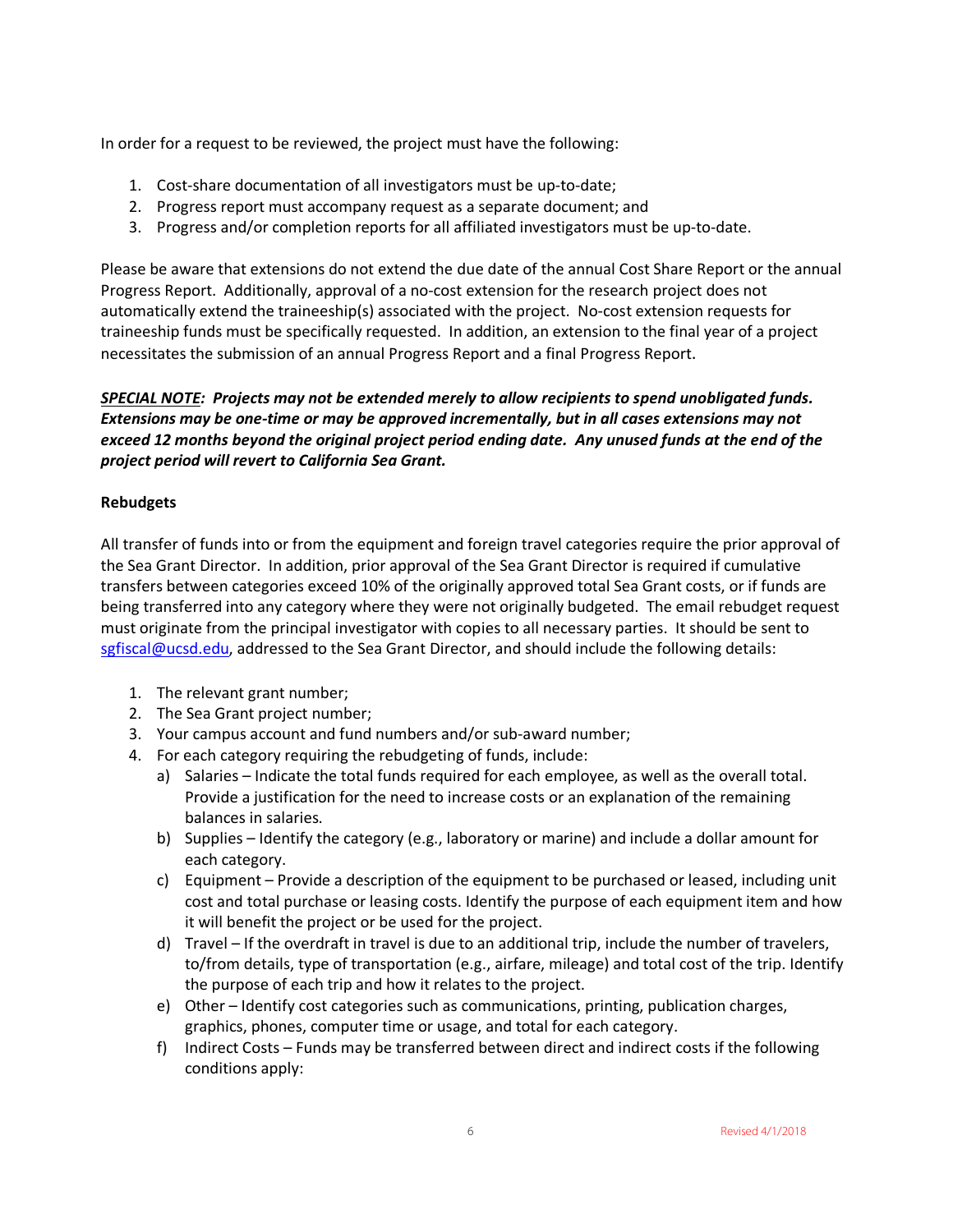- 1) If a transfer of funds among direct cost categories results in a revision to the amount of indirect costs but does not exceed the cumulative budget transfer threshold of 10% that would require prior approval; and
- 2) If the authorized transfer of funds and the adjustment of the amount of indirect costs do not exceed the approved total project costs; and
- 3) If the indirect cost rate has not changed; and
- 4) If the adjustment of the amount of indirect costs does not result in a change to the approved award's scope of work.
- 5. The original and new budget by line item in a spreadsheet format as follows:

| Category             | <b>Budget</b> | Rebudget | <b>New Budget</b> |
|----------------------|---------------|----------|-------------------|
| <b>Salaries</b>      | 10,000        | $-2,000$ | 8,000             |
| <b>Benefits</b>      | 3,000         | $-750$   | 2,250             |
| <b>Supplies</b>      | 2,000         | 0        | 2,000             |
| Travel               | 1,000         | 2,750    | 3,750             |
| <b>Indirect Cost</b> | 1,600         | O        | 1,600             |
| <b>Total Costs</b>   | 17,600        | Ω        | 17,600            |

## **Documenting Program Success & Technology Transfer**

A primary goal of the National Sea Grant College Program and California Sea Grant is the dissemination of results of Sea Grant-funded research and its ultimate use by coastal audiences. California Sea Grant's ability to obtain funds depends directly on how well we achieve this goal. In order to assist Sea Grant administrative staff with this task, you will be required to provide us with progress reports every 12 months, regardless of extensions.

In addition, because Sea Grant awards federal and state funds, we have an obligation to provide information to the public. Sea Grant responds to inquiries from the public and news media about the *funding* of your project with the CASG project number, title of project, total funding approved, dates/duration of project and the principal investigator(s). We routinely provide public updates on the *progress* of funded projects through news releases, web articles, annual Program Directory, etc. In the case of a specific inquiry, we will notify you, and if appropriate, encourage the inquirer to contact you directly.

Sea Grant Communicators and Extension Specialists may also contact you. We encourage you to assist them as much as possible in carrying out their outreach activities. We may also invite you to participate in workshops, seminars, and other meetings conducted by California Sea Grant and/or its Extension Program. Since we must document project results, impacts, and benefits, our communication with you will continue beyond the completion of your funded project.

*SPECIAL NOTE: Your assistance in providing timely and meaningful documentation of the impact your work has made will be considered in evaluation of future proposal submissions. Furthermore, continued or new funding of any Sea Grant project with which you are affiliated will be withheld until previous, outstanding progress reporting requirements are fulfilled.*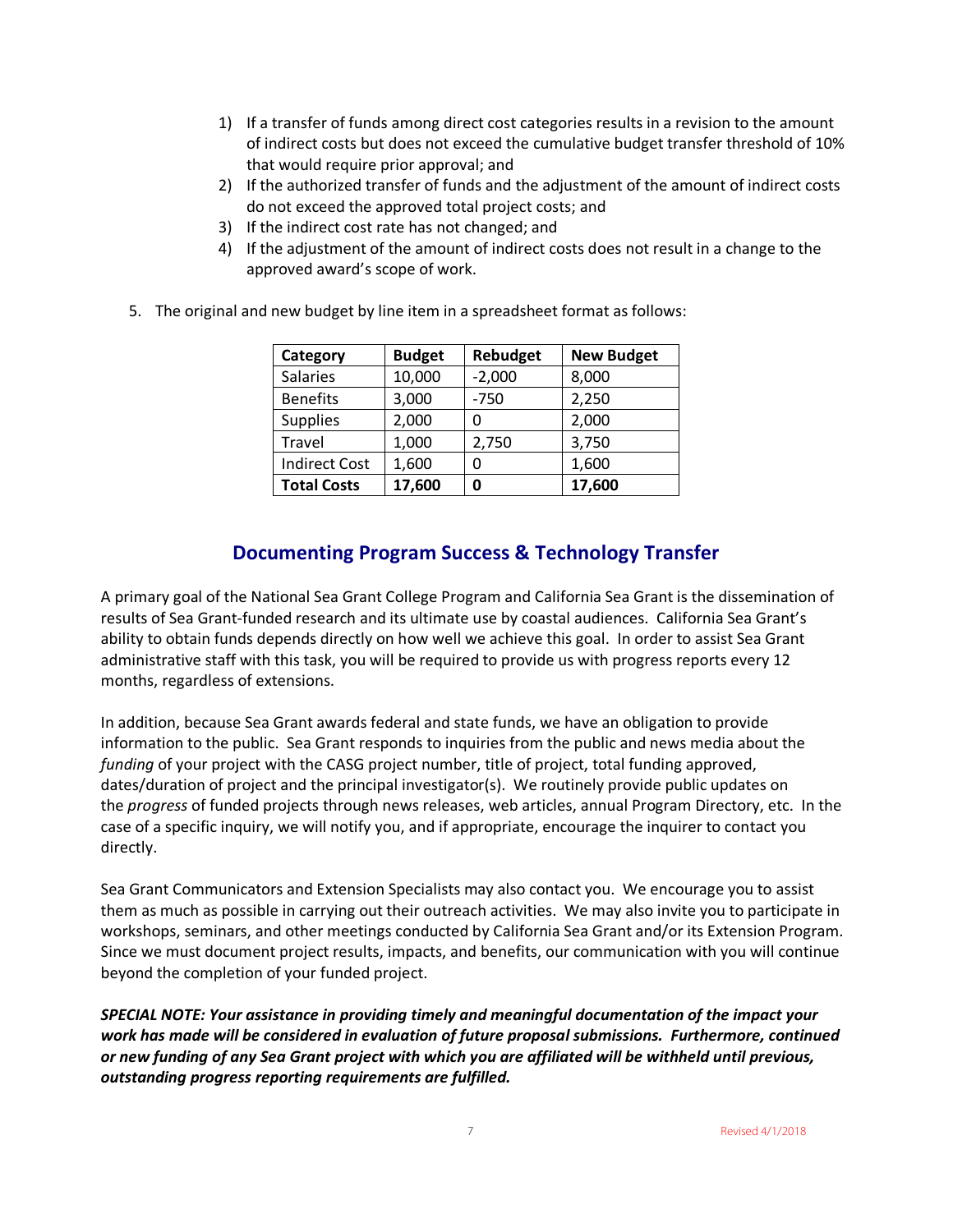#### **Progress Reporting**

Progress reports are a required condition upon accepting Sea Grant funds. Progress reports serve as the basis for Sea Grant's decision regarding continuation of a multi-year project into its next year. A final Progress Report will be required within 30 days after the termination of your project. Specifications regarding reports will be emailed to you in advance of their due dates.

Annual Progress Reports: At the end of every year, a call is issued for a report on the results from the preceding grant year. Each project leader is required to complete an annual progress report. This report is due 30 days after each award year, regardless of extensions. For terminating projects, a final progress report is due 30 days after the termination of the project.

This report will be submitted through the Sea Grant progress report portal at https://eseagrant2.ucsd.edu/.

#### *SPECIAL NOTE: California Sea Grant reserves the right to withhold the project funds if appropriate documentation or required reports are not provided by program deadlines.*

## **Data and Publication Sharing**

**Data Sharing:** Environmental data collected or created under this Grant, Cooperative Agreement, or Contract must be made publicly visible and accessible in a timely manner, free of charge or at minimal cost that is no more than the cost of distribution to the user, except where limited by law, regulation, policy, or national security requirements. Data are to be made available in a form that would permit further analysis or reuse: data must be encoded in a machine-readable format, preferably using existing open format standards; data must be sufficiently documented, preferably using open metadata standards, to enable users to independently read and understand the data. The location (internet address) of the data should be included in the final report. Pursuant to NOAA Information Quality Guidelines, $1$  data should undergo quality control (QC) and a description of the QC process and results should be referenced in the metadata.<sup>2,3</sup>

**Timeliness:** Data accessibility must occur no later than publication of a peer-reviewed article based on the data, or two years after the data are collected and verified, or two years after the original end date of the grant (not including any extensions or follow-on funding), whichever is soonest, unless a delay has been authorized by the NOAA funding program.

**Disclaimer:** Data produced under this award and made available to the public must be accompanied by the following statement: "These data and related items of information have not been formally disseminated by NOAA, and do not represent any agency determination, view, or policy."

**Failure to Share Data:** Failing or delaying to make environmental data accessible in accordance with the submitted Data Management Plan, unless authorized by the NOAA Program, may lead to enforcement actions, and will be considered by NOAA when making future award decisions. Funding recipients are responsible for ensuring these conditions are also met by sub-recipients and subcontractors.

**Funding acknowledgement:** Federal funding sources shall be identified in all scholarly publications. An

 $\overline{a}$ 

<sup>&</sup>lt;sup>1</sup> http://www.cio.noaa.gov/services\_programs/IQ\_Guidelines\_103014.html

<sup>&</sup>lt;sup>2</sup> Failure to perform quality control does not constitute an excuse not to share data.

<sup>&</sup>lt;sup>3</sup> Data without QC are considered "experimental products" and their dissemination must be accompanied by explicit limitations on their quality or by an indicated degree of uncertainty.<sup>1</sup>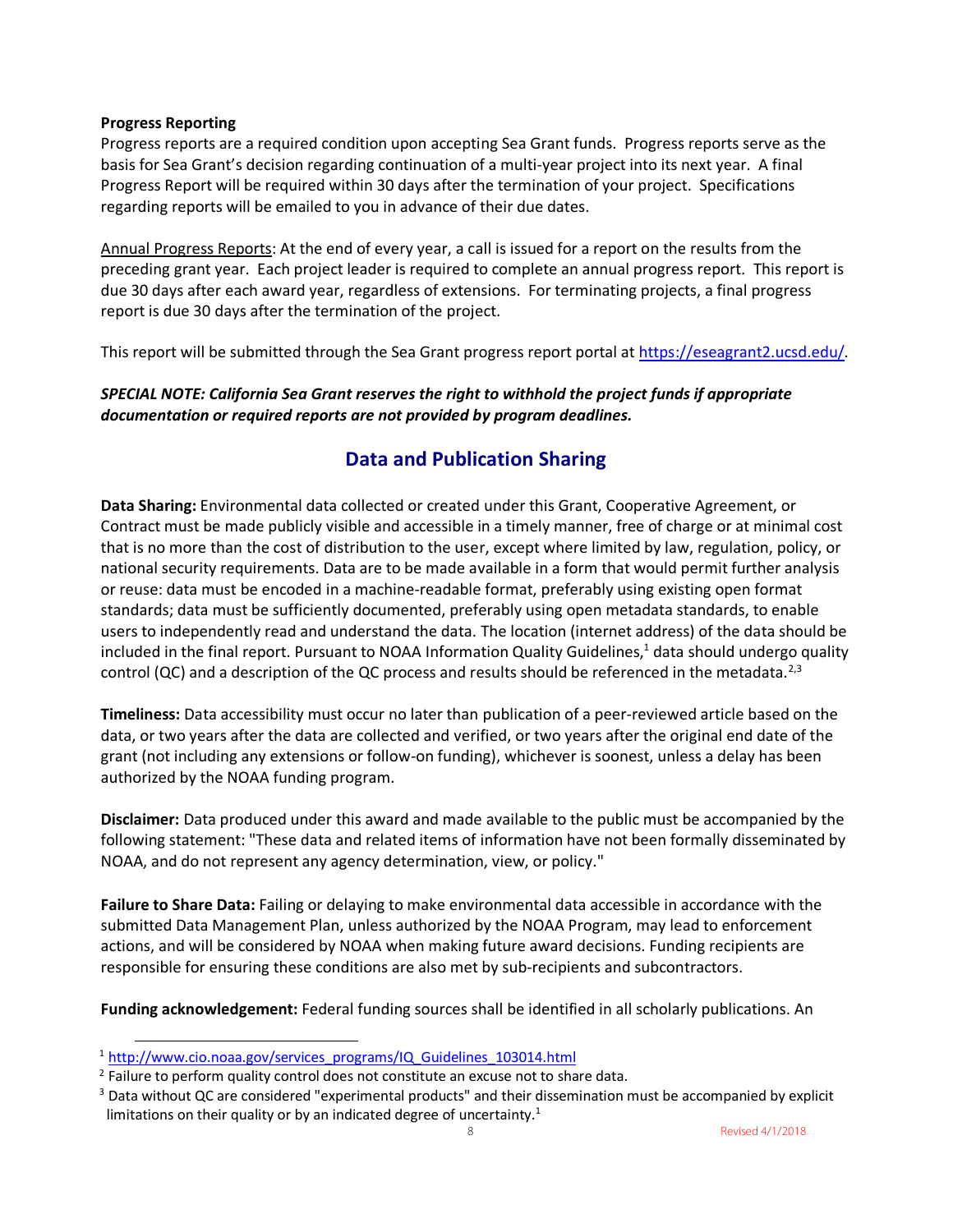Acknowledgements section shall be included in the body of the publication stating the relevant Grant Programs and Award Numbers. In addition, funding sources shall be reported during the publication submission process using the FundRef mechanism (http://www.crossref.org/fundref/) if supported by the Publisher.

**Manuscript submission:** The final pre-publication manuscripts of scholarly publications produced with NOAA funding shall be submitted to the NOAA Institutional Repository at http://library.noaa.gov/repository after acceptance, and no later than upon publication, of the paper by a journal. NOAA will produce a publicly-visible catalog entry directing users to the published version of the article. After an embargo period of one year after publication, NOAA shall make the manuscript itself publicly visible, free of charge, while continuing to direct users to the published version of record.

**Data Citation:** Publications based on data, and new products derived from source data, must cite the data used according to the conventions of the Publisher, using unambiguous labels such as Digital Object Identifiers (DOIs). All data and derived products that are used to support the conclusions of a peerreviewed publication must be made available in a form that permits verification and reproducibility of the results.

#### **Patents**

All potentially patentable ideas, inventions, discoveries or improvements made during the grant terms must be disclosed promptly. UCSD project leaders to whom this applies should download, complete and submit the form found at http://invent.ucsd.edu/. Other UC researchers should go to the UC Office of the President's website: http://www.ucop.edu/innovation-alliances-services/innovation/training-andeducation/uc-patent-policy.html. CSU and private institution researchers should contact their grants administration office for instructions.

### **Theses/Dissertations & Trainees**

#### **Theses/Dissertations**

Costs for typing theses or dissertations are not allowed. See Publications Guidelines for required copies.

#### **Trainees**

The principal investigator or administrative representative will need to submit the Graduate Trainee Appointment Form and provide the trainee with the Traineeship Guidelines before California Sea Grant can reimburse their campus for traineeship expenses. If the trainee separates as a Sea Grant trainee, then the principal investigator or administrative representative will need to submit the Graduate Trainee Separation Form.

Please make sure that the traineeship award is set up within 30 days of receipt of the award allocation and is overhead free. For more information, refer to the Trainee Guidelines found on the Sea Grant website.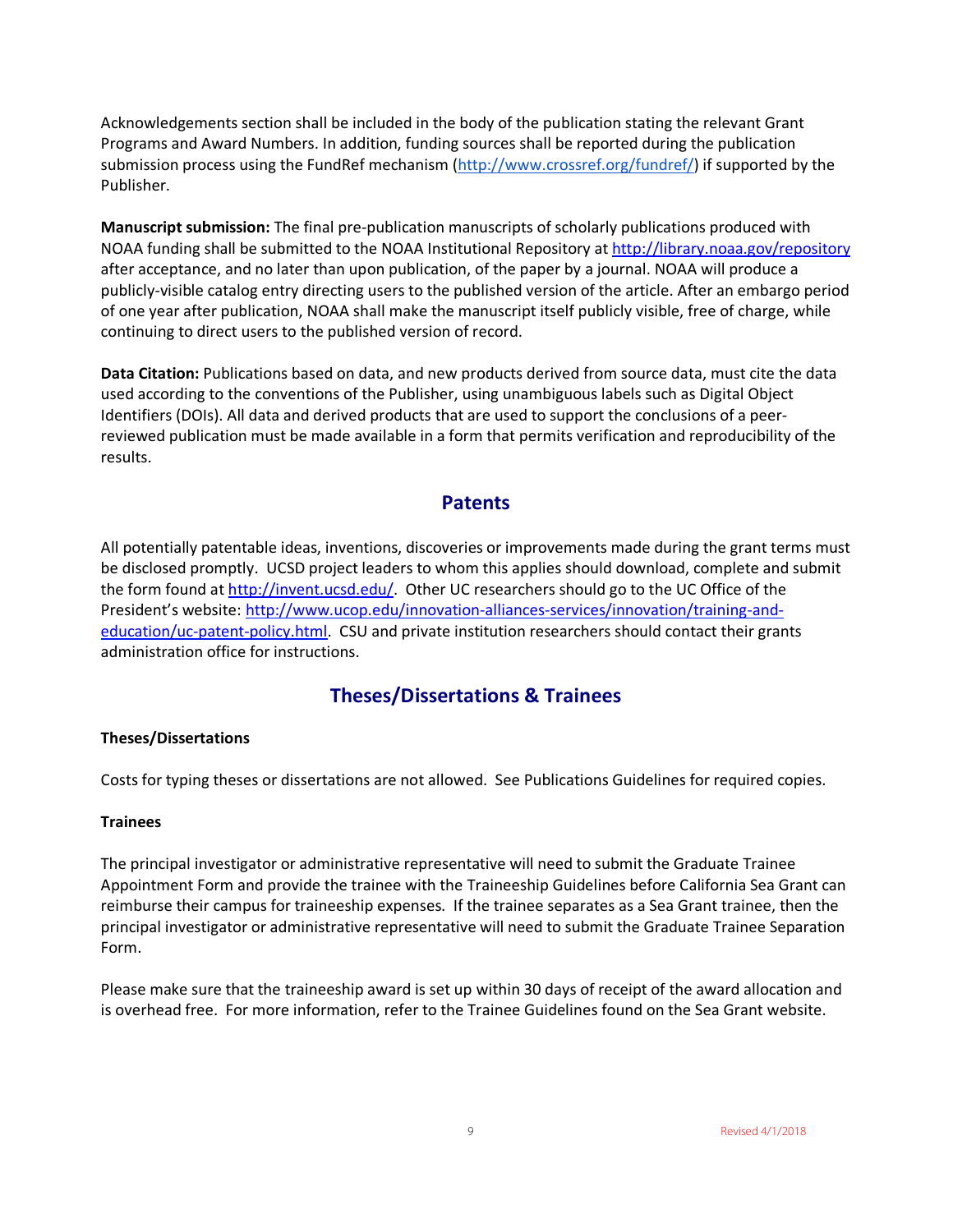## **Publications, Article Reprints & Presentations**

It is essential that you and your trainees properly acknowledge support by the California Sea Grant College Program and the National Oceanic and Atmospheric Administration (NOAA) in all materials that you publish as a result of your Sea Grant project.

California Sea Grant is required by the National Sea Grant College Program to distribute copies of publications resulting from Sea Grant-sponsored research. To ensure both proper acknowledgement of the Sea Grant program and proper dissemination of your published research results, refer to the Publication Guidelines found on the Sea Grant website at https://caseagrant.ucsd.edu/grants-and-funding/attributionsto-california-sea-grant. Please consult these guidelines when you are first preparing your publication and later when you have been advised of its acceptance and are ordering PDFs or reprints. The California Sea Grant College Program expects that you will publish the progress and results of your Sea Grant-funded work through technical journals, proceedings, trade press, etc. Please include in your project budget estimated costs for publications.

Sea Grant project leaders and trainees must properly acknowledge Sea Grant's support in all publications that report results of their Sea Grant research, and Sea Grant must receive a PDF or specified number of article reprints for required distribution. Please adhere to the California Sea Grant Publication Guidelines for the proper Sea Grant acknowledgment.

Please be sure to acknowledge Sea Grant support when *presentations* are made. This visibility has become increasingly important to us and is a courtesy we take seriously.

#### **Statement of Acknowledgement**

All publications must carry one of the following acknowledgments. Please note that the grant award number (see Publication Guidelines) is the basis for funding the reprint.

#### **Federal Support Only:**

This publication (website, video, etc.) was prepared by [author's name] under NOAA Grant #\_\_\_\_ California Sea Grant College Program Project #\_\_\_\_\_\_\_, through NOAA'S National Sea Grant College Program, U.S. Dept. of Commerce. The statements, findings, conclusions and recommendations are those of the author(s) and do not necessarily reflect the views of California Sea Grant, NOAA or the U.S. Dept. of Commerce.

#### **Federal and State Support:**

This publication (website, video, etc.) was prepared by [author's name] under NOAA Grant #\_\_\_\_ California Sea Grant College Program Project #\_\_\_\_\_\_\_, through NOAA'S National Sea Grant College Program, U.S. Dept. of Commerce; and was supported in part by [e.g., the California Natural Resources Agency]. The statements, findings, conclusions and recommendations are those of the author(s) and do necessarily reflect the views of California Sea Grant, state agencies, NOAA or the U.S. Dept. of Commerce.